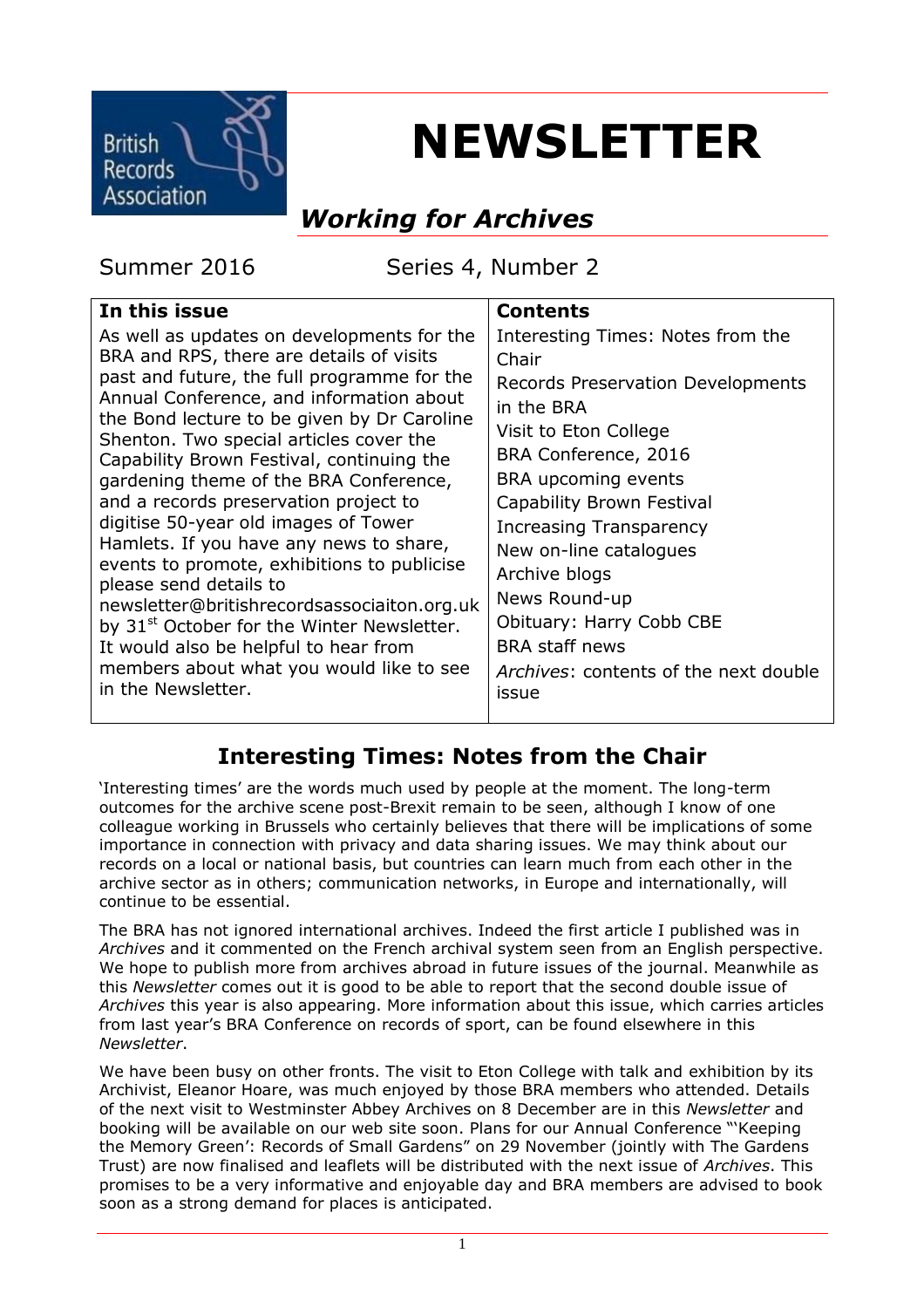

At our recent Council meeting it was also good to report on a very positive discussion with Professor Lawrence Goldman, Director of the Institute of Historical Research. Since the BRA's objectives are centred around bringing together owners, custodians and researchers to exchange views and assist in the understanding and preservation of records (regardless of format), there is a significant overlap in our mutual concerns. Our AGM and Annual Bond lecture will be held there on 27 October, again further details are in this Newsletter.

Measures have been taken to reduce costs, these include our intention to relinquish the BRA office later this year. Maria Evans our Office Manager who has done sterling work for us over 7 years has stepped down and been replaced by Fiona Jones, with the new title of BRA Administrator, who will work from home. The work of records preservation will continue but in a different way with records currently held in the office being sent to local repositories for distribution: we will work in closer partnership with others to achieve more and expand the range of material which needs surveying and preserving.

It has been recognised that the governance and constitution of the Association needs to be reconsidered so that we have a smaller more dynamic Council with an Executive Committee which can make effective decisions on its behalf. A useful discussion at Council in July will be continued at the next meeting to take suggestions a step further. Constitutional amendments take time and, quite rightly, have to be approved by members as well as the Charity Commissioners, so although it is our intention to bring some thoughts to the AGM, a final revision is further in the future.

Last but by no means least, it is good to be able to report that the BRA's funds remain in a healthy state as a result of the steps we have taken. We are on course to meet the budget put forward at the EGM and AGM last November.

Life is full of surprises however. By one of those strange twists of fate after the upheavals and financial worries of recent years, the BRA has been blessed with the promise of a very generous financial gift. This has been offered by the family of Janette Harley at her request. Janette, whose death was reported in the last *Newsletter*, had worked for Berkshire Record Office, BP Archives and the National Trust She was a BRA member early in her archival career and retained a fondness for it throughout her life. Council have agreed that it is important to have a reserves policy, and for the money to be held as restricted funds. Part of the money could be used to generate a permanent annual income with which to sponsor an archive award in Janette Harley's name. Suggestions will be considered at the next Council meeting, but meanwhile, if any members have ideas I would be glad to receive them. A full obituary of Janette Harley is planned for the 2016 issue of *Archives*.

With this very kind gift the BRA will be in an even stronger position to carry out its aims and objectives without the concern of counting every last penny. Good news for the Association and good news for the archive sector!

#### **Records Preservation Developments in the BRA**

Penny Baker, Chair, Records Preservation Section

At its relaunch in November 2015, the BRA recognised that the RPS can no longer operate as a stand-alone service; it must take its place alongside other core activities of the BRA our peer-reviewed journal *Archives*, annual conference and other events - to advocate the value of archives and promote their preservation.

We are working hard to distribute the records remaining at the store in London, so we can close the office and use the savings in rent and volunteer resources to promote records preservation in more effective ways. The RPS is already working with external partners (e.g. Legal Records at Risk) and we aim to extend the geographical scope of our activities and promote local networks of owners and custodians and users. We are discussing ways to build sustainable structures for records rescue, such as a Legal Archives Trust, along the lines of the Pension Archives Trust which offers pensions companies a means to deposit their records and, through London Metropolitan Archives, funds professional care for their collections.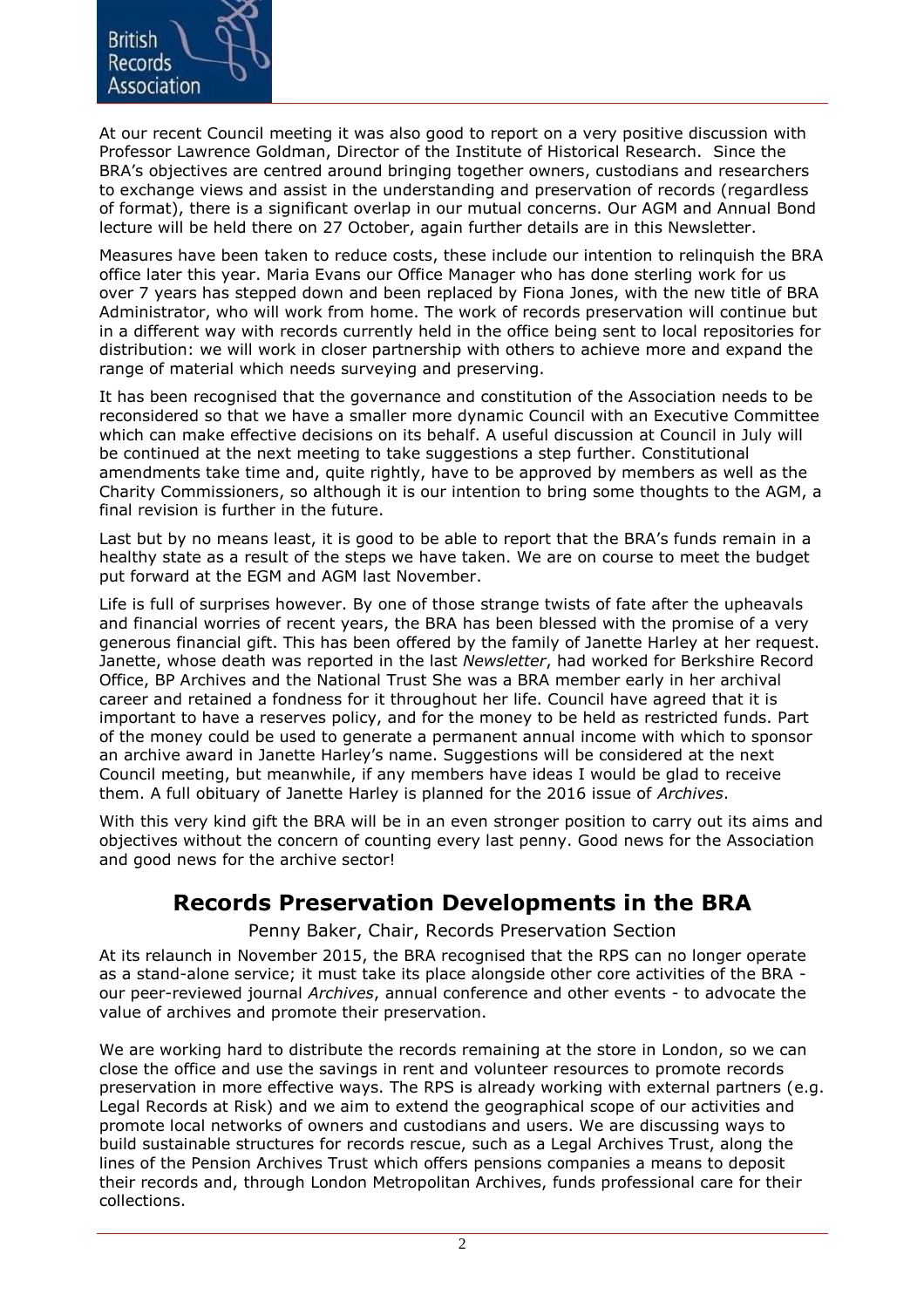With improvements in the BRA web-site and online presence, we can develop the role of the BRA as:

- $\triangleright$  an information hub
- $\triangleright$  a centre for notification about records at risk
- $\triangleright$  a provider of guidance on deposit of records in suitable repositories
- $\triangleright$  a direct point of contact for non-traditional custodians and owners of private archives providing links to advice and help
- $\triangleright$  a source of advice for researchers on use and location of archives

By bringing together the three strands of our membership, owners, custodians and the research community, the BRA can start influencing the national debate on the future of records preservation, particularly the challenges of digital record-keeping, changing custodial arrangements, and gaps and restrictions in collecting policies and capacity. Two members of Council recently attended the National Archives (TNA)workshop *Archives Inspire - a new vision on Digital* and the RPS is working with TNA colleagues to develop a UK strategy for collections at risk. With partners from the archive and historical sectors, we can commission research, building on the previous Records at Risk report, support records preservation projects, and continue to contribute to records preservation in the  $21<sup>st</sup>$  century.

#### **Eton College visit 21 June 2016**

#### Julia Sheppard, BRA Chair

Blessed with a rare day of sunshine, a group of BRA members and their guests had a highly enjoyable visit to Eton College. The Archivist, Eleanor Hoare, greeted us at the Porters Lodge as the College staff and some of its pupils arrived for 'Chambers' – the daily meeting with the Headmaster. Most of them were splendidly attired in full gown, white shirt and white bow tie. Minutes later they reappeared (evidently there was little business on this particular day). This was our introduction to the first of many traditions of Eton.

Eleanor and her archive assistant James Harrison had laid out an impressive number of documents and items to supplement those which are permanently displayed in the beautiful pillared Library designed by Thomas Rowland in 1724.



She gave us a fascinating account of the history of Eton from its foundation by Henry VI in 1440 when he planned a free school for 25 boys, who had to be poor, legitimate, English and preferably from a county where Eton had estates. No other school could be established within ten miles.

The earliest record dates from 1096 and is signed (with a cross) by William Rufus. Many other records pre-date the foundation of the school because of the estates it took over,

but there is little about the school itself before c.1660 when the first record of pupils' names has survived. Henry's successor, Edward IV, tried to close Eton down but the College petitioned the Pope, who referred the matter to the Archbishop of Canterbury, and Eton was reprieved, although the Chapel was never finished as planned.

Among the records on display were charters; accounts for Bess of Hardwick's two stepsons who were pupils; plans for the chapel with Henry VI's annotations; a 1798 list showing the names of boys attending, including a five year old Molesworth; examples of the best essays and work by pupils; records of societies in particular the oldest one, Eton Society or POP as it is called; and a scrap book with punishment tickets issued to the boys – a yellow ticket meant a flogging!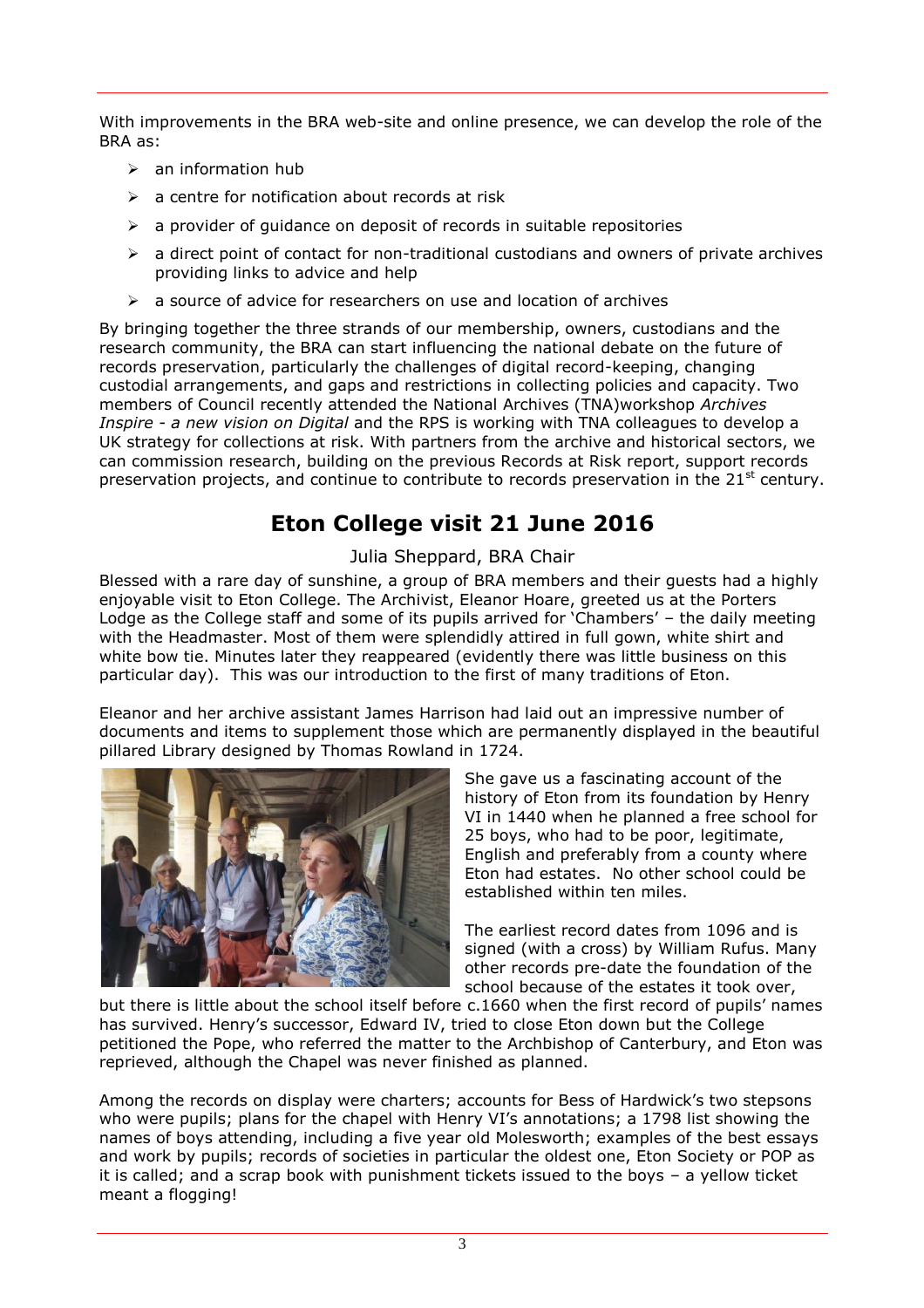

Captains' House Books largely focused on sport and debates and we saw other examples of sporting records which Eleanor had mentioned in the paper she gave at the BRA's Annual Conference on archives of sport last year. I now know that there was a Society of Psychrolutes whose members were dedicated to outdoor cold water bathing in winter, that boys who did dry land sports could not do wet sports, and that there were, and still are, 'wet bobs' (rowers), 'dry bobs' (cricketers) and 'slack bobs'(boys who do neither).



The College Library also has important

collections of personal and literary archives and holds copies of the 1st, 2nd, 3rd and 4th Shakespeare Folios which are currently on display in a special exhibition on 'Shakespeare on Page and Stage' (until 3 October and recommended).

After the visit some of us went to see the College Chapel, passing on the way names carved in the stone and wood of the buildings by countless pupils. I noted graffiti in the chapel dated 1661, but in fact the earliest is 1552 in Lower School. The Chapel is stunning, with Burne Jones/ William Morris tapestries and modern windows by John Piper and others.

In the latter part of the 20th century Eton woke up to the need to pay serious attention to its records and Eleanor is only the third professional archivist to have been employed there since the first in 1966. How marvellous that so much has survived the centuries, from the destructive wishes of Edward IV to the bombing of the college in the Second World War. A reminder, if we needed it, of the wealth of our archival heritage, but also of how well we are now doing in some places to preserve it. It was a privilege and a pleasure to be able to see and discuss these archives.



The BRA is organising further trips such as this in the future and the next one is to Westminster Abbey on Thursday 8 December so make a note it your diary now!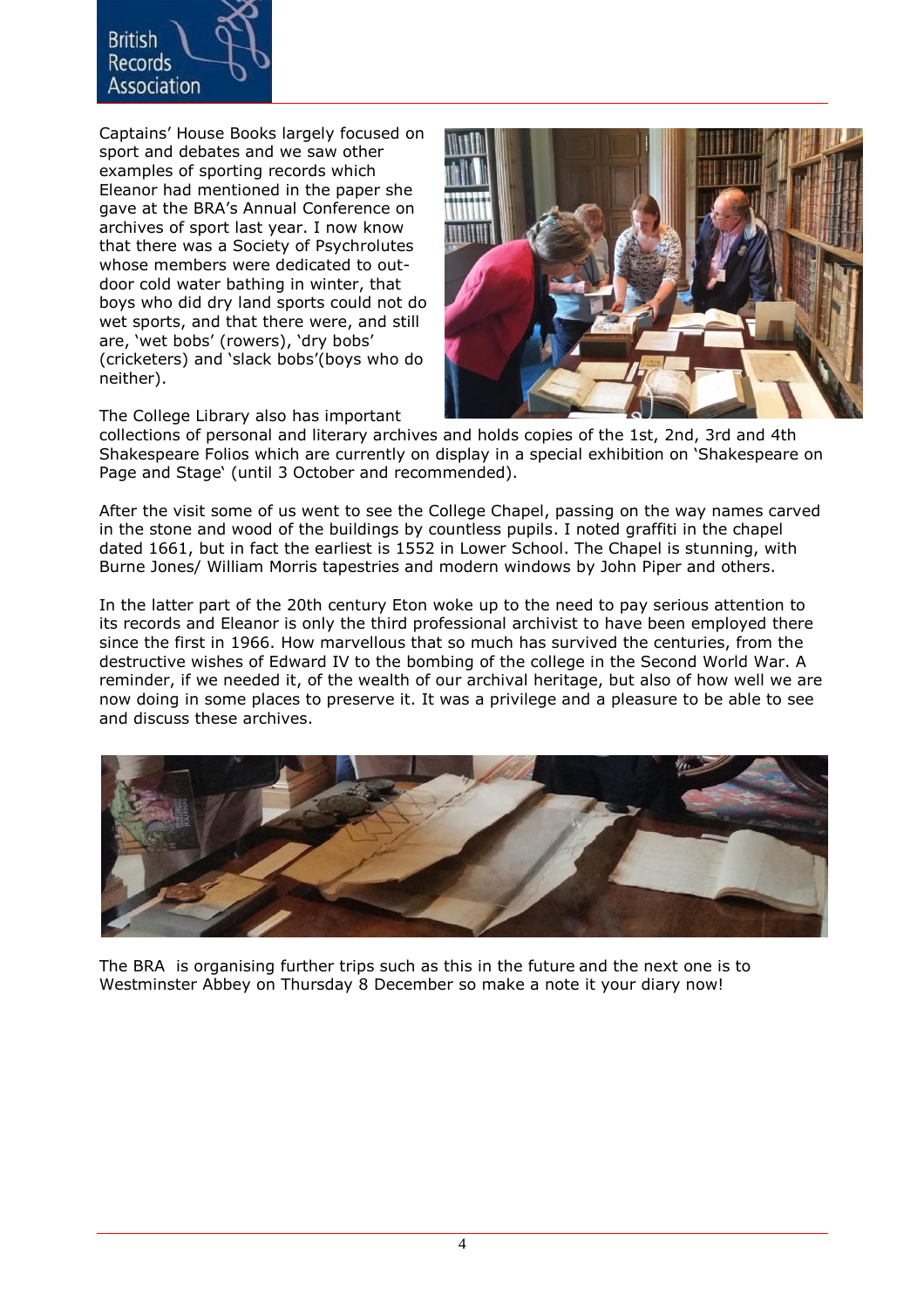## **Annual Conference, 2016**

jointly with The Gardens Trust

#### *'Keeping the Memory Green': Records of Small Gardens*

Tuesday 29<sup>th</sup> November, Linnean Society of London, Burlington House, Piccadilly, London, W1J 0BF



#### PROGRAMME

Liz Taylor/Brent Elliott (Royal Horticultural Society): *Small Gardens in the Lindley Library Collections and in the Gardening Press.*

Sally Williams (London Parks and Gardens Trust): *Finsbury Circus Gardens, from Moorfields to Crossrail - Researching London's Parks and Gardens for the LPGT Inventory.*

Margaret Willes: *Here Today, Gone Tomorrow: The Ephemeral Character of Ordinary People's Garden Experience.*

Toby Parker (Haileybury/Writtle College): *Lost in the Long Books: Eighteenth Century College Gardens in Oxford*.

Matti Watton (Lambeth Palace Library): *Seven Hundred Years since a Spade Cost Sixpence: Records of the Lambeth Palace Garden.*

Lesley Acton: *Allotment Gardens: Research Challenges and Surprising Discoveries.*

Ruth Frendo (Garden Museum): *Creative Vegetable Gardening: Joy Larkcom and the Grow-Your-Own Revolution.*

The Linnean Society Library will display a selection of its archives relating to small gardens.

Cost: £70 BRA members, £80 non-members. Online booking via Eventbrite on the BRA website or use the booking form included with the current edition of *Archives*.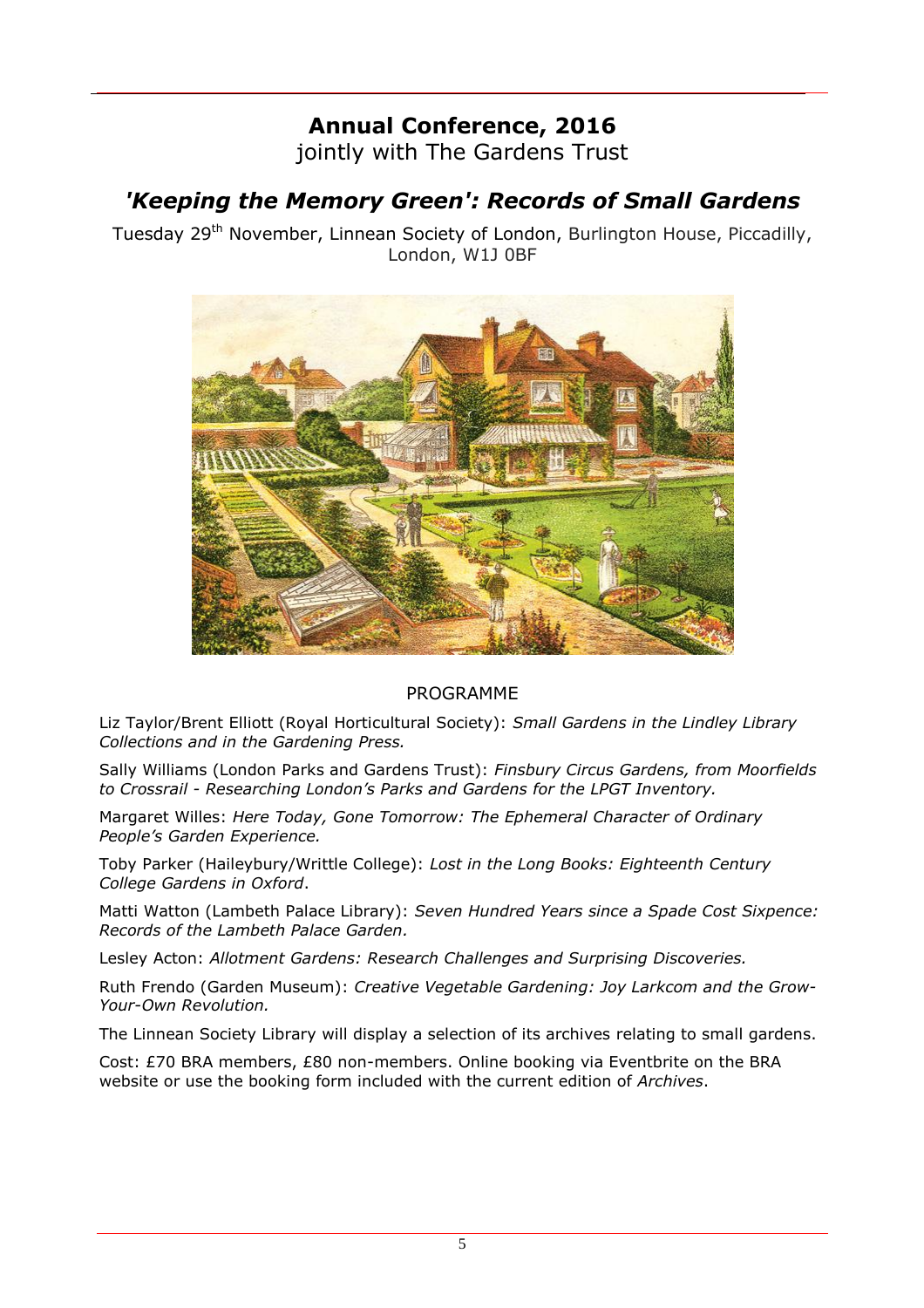

#### **Upcoming Events**

#### **Bond Lecture and BRA AGM**

Thursday October 27<sup>th</sup>, Wolfson Room, Institute of Historical Research, Senate House, Malet Street, London WC1E 7HU

*"Behind the Portcullis: Writing Stories from the Parliamentary Archives"*

Dr Caroline Shenton will reflect on the challenges and frustrations of creating popular history, on the 70th anniversary of the Parliamentary Archives.



Caroline Shenton was Director of the Parliamentary Archives at Westminster from 2008 to 2014, and prior to that was a senior archivist at Parliament and The National Archives. Her first book, *The Day Parliament Burned Down*, won the Political Book of the Year Award in 2013. It was also shortlisted for a number of other prizes, including the Longman-History Today Prize, and was a Book of the Year for the *Daily Telegraph*, *New Statesman*, *Daily Mail*, and *Herald Scotland*. Its sequel, *Mr Barry's War*, will be published by OUP in September.

The BRA is delighted to have Caroline as the Bond lecturer on the  $70<sup>th</sup>$  anniversarv of Maurice Bond's appointment as Clerk of the Records in 1946.

The AGM and Bond lecture are being held as a separate event from the Annual Conference so that there is more time for the Conference. The AGM is at 5.15pm with the Bond lecture starting at 6pm followed by a drinks reception.

#### **Visit to Westminster Abbey Library and Archives, 8 December, 2016**

The Library and Muniment Room houses the extensive and historic collections of books, manuscripts and archival material belonging to the Dean and Chapter of Westminster. The present Library, begun after the foundation of the Abbey as a collegiate church in 1560, has been housed in part of the former monastic dormitory since 1591. The archives of Westminster Abbey date from the 10th century to the present day whilst the Library holds around 14,000 pre-1801 printed books, medieval



manuscripts and a collection of printed and manuscript music. Further details and booking arrangements will be on the BRA website soon.

6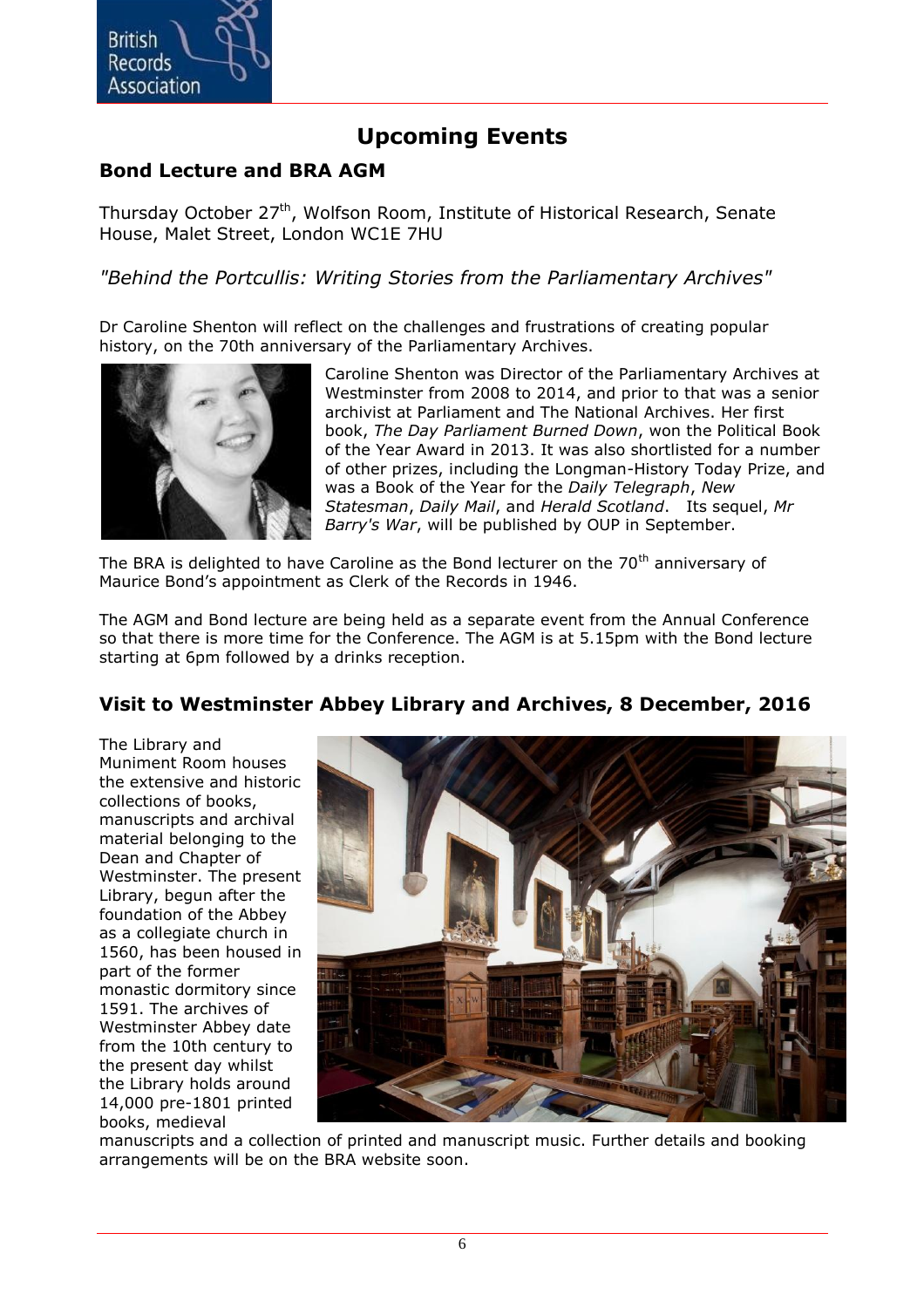#### **Capability Brown Festival 2016**

Ceryl Evans, Director



Lancelot "Capability" Brown, often called the 'father of landscape architecture,' changed the face of the national landscape. He created the rolling vistas and serpentine waterways that, for many, have come to epitomise the English countryside ideal. But to the wider public, Brown is something of a mystery. His name is recognised and used as a badge of quality on advertising material for days out at country estates, but what he actually did at these estates is not usually explained. "Wasn't he some sort of gardener?" was the standard response received when we asked visitors to one Brown site about him last year. Not a bad place to

start, but we think Brown deserves to be better known and his work understood.

The Capability Brown Festival was born from the desire to not just raise Brown's profile but to bring new audiences into appreciation of historic landscapes. The Festival is managed by the Landscape Institute and funded by the Heritage Lottery Fund. A team of four staff are working with 21 partner organisations to bring together a huge range of events, openings and exhibitions in 2016.

One of the key challenges in developing the Capability Brown Festival has been the lack of easily accessible published research with which to encourage sites to interpret their landscapes and tell the story of the development of the manmade views which look so naturalistic. This has been somewhat ameliorated by the recent publication of a number of books on and around Brown in honour of the tercentenary, but much work still remains to be done. [\[www.capabilitybrown.org/knowledge](www.capabilitybrown.org/knowledge)] Only one of Brown's business Account Books is known to have survived, labelled V on the spine (it is assumed for 5) and covering the last 18 years of his career. It is held as the RHS Lindley Library, has been conserved and digitised for the tercentenary and will be on public display for the first time at the library in Vincent Square in September and October 2016.



[\[www.capabilitybrown.org/event/capable-businessman](www.capabilitybrown.org/event/capable-businessman)]. This can be coupled with Brown's Drummonds bank account also released digitally for the first time this year

[\[http://heritagearchives.rbs.com/subjects/list/lancelot-capability-brown-tercentenary.html\]](http://heritagearchives.rbs.com/subjects/list/lancelot-capability-brown-tercentenary.html) by the kind auspices of the RBS archive which now cares for them.

Many other sources lie in the archives of the estates themselves and in estate deposits of maps or collections of correspondence at archives, record offices, local museums and potentially local studies libraries.

**We would like to issue a call to the readers of the BRA newsletter** to let us know if they are aware of any records that relate to Capability Brown, or contemporary records of the estates he worked at. Several large map/plans and interesting receipts have come to light in archives, often discovered whilst other research is being undertaken. We aren't planning a systematic interrogation of the country's archives and record offices for this material, but we are looking to compile a list of where certain documents and plans are held and to make this publically accessible to researchers. This will add to the Festival's legacy of an accessible body of new research on Brown and his sites and easier access to known and discovered research materials.

To find out more about the Capability Brown Festival, including an interactive map, please visit [www.capabilitybrown.org](http://www.capabilitybrown.org/) or contact us via info@capabilitybrown.org.

Image credit: Portrait of Lancelot 'Capability' Brown, c.1770-75, by Richard Cosway (17421821)/Private Collection/Bridgeman Images.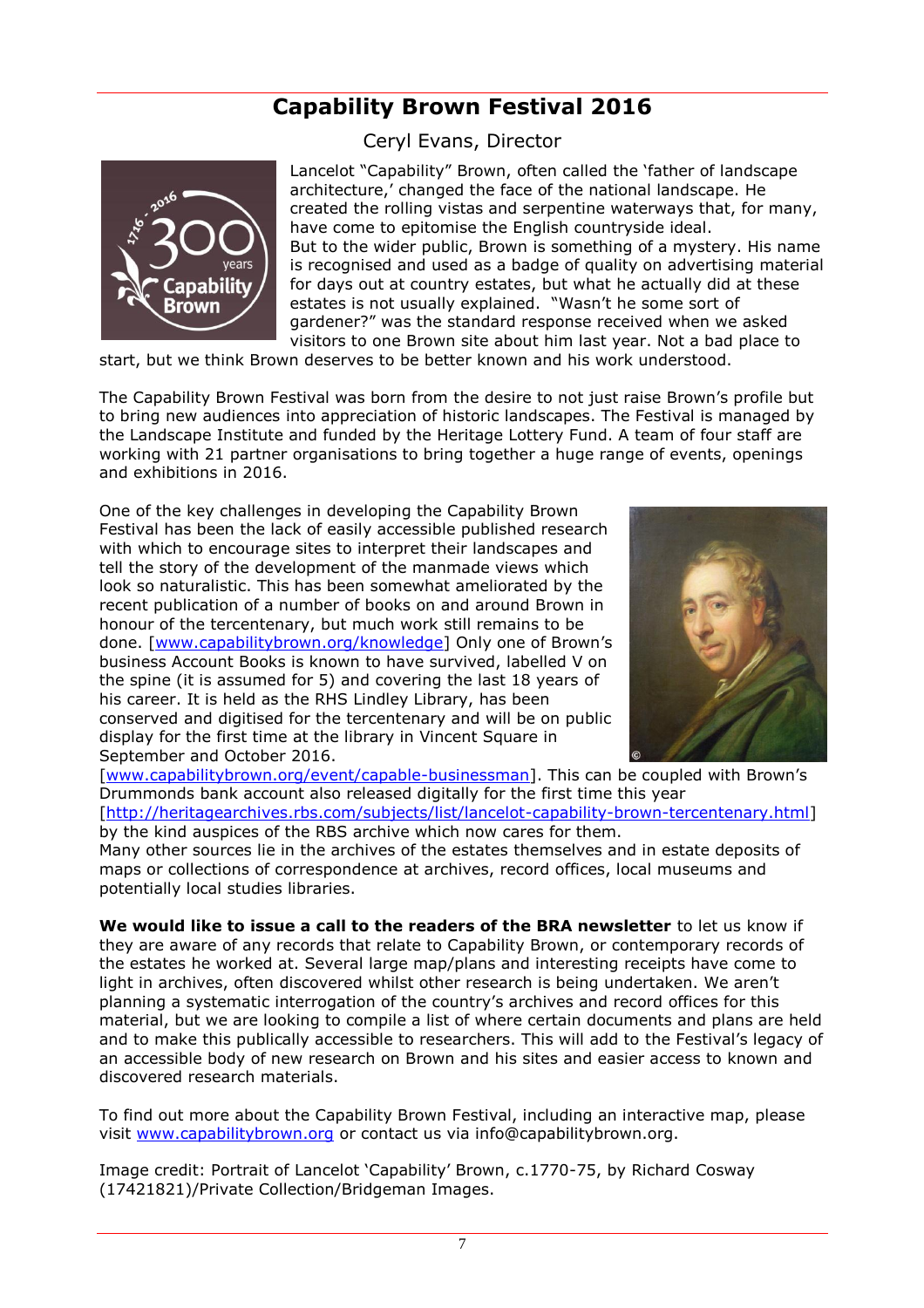

#### **Increasing Transparency**

#### **saving a mid-20th century colour slide collection from obscurity**

Malcolm Barr-Hamilton, Tower Hamlets Archivist & BRA Council member

Tower Hamlets Local History Library and Archives (THLHLA) has been based for over 50 years in Bancroft Road, Mile End, London E1, collecting material relating to the borough which some might say equates with the 'old East End' of London. If CIPFA statistics are to be believed it has one of the largest collections among London boroughs.

THLHLA has only dabbled in digitisation, providing content for Moving Here over ten years ago, taking part in the school registers digitisation initiative and providing a small selection of resources useful to family historians on its own web pages [\(www.ideastore.co.uk/local](http://www.ideastore.co.uk/local-history-archives-online)[history-archives-online\)](http://www.ideastore.co.uk/local-history-archives-online). Our focus over the last four or five years has been on getting our catalogue online which was at last achieved in 2015 [\(www.THcatalogue.org.uk\)](www.THcatalogue.org.uk).

The idea of digitising our 35mm slide collection came out of a suggestion made at one of our regular Collection Management Meetings (an interface between library and archive professionals), when we looked at what collections were still unrepresented within our archive catalogue database. Our main image collection, c 40,000 items, is almost completely catalogued. However, we hold more than 4,000 35mm slides to which the only means of access is a card index, the whereabouts of which was unknown to most members of staff and completely inaccessible to the public. Each slide was numbered and captioned. The only use it had been put to in 20 years was as a source to plunder for illustrated talks by staff. But this had ceased with the introduction of digital projection years since.

St. Mary & St. Michael's procession, 1958



Unlike the main series of photographic prints where details of provenance, copyright etc were recorded on the back, the slides are completely undocumented although looking through them it is possible to identify groups by subject, date or type of mount. It would seem that many were taken to illustrate talks, perhaps by staff, and some are donations from the public taken either for the same purpose or for other reasons such as creating a photographic record, as is the case with a sequence depicting bollards in Tower Hamlets! The slides date mainly from the 1960s and 1970s and, surprisingly, are in colour which was an

added incentive for digitising them since most of our photographic prints from the same period are black and white.

Because of problems of viewing the slides it was decided to digitise them before attempting to catalogue. We are fortunate at Tower Hamlets to have a group of enthusiastic volunteers and also currently host a paid placement from the Tower Project, a local charity supporting people with learning disabilities, so there was a willing group of workers. Using scanning equipment we had already, the collection is now being digitised to a fairly high specification (2400dpi tiffs),

Jellied Eel Stall, Bethnal Green Road, 1976

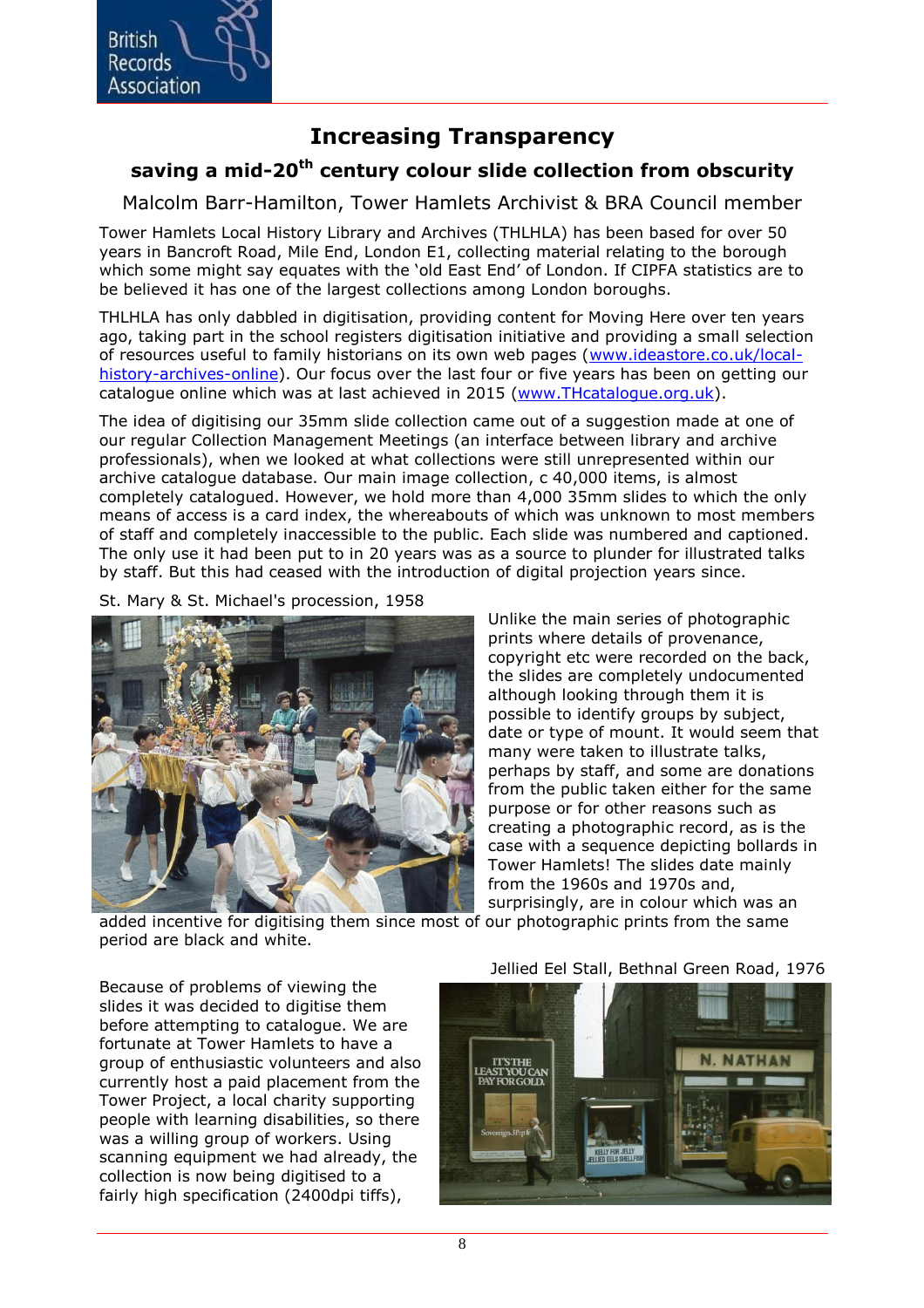though the main purpose of digitisation is to provide surrogates for access and the original slides are, or course, retained.



In spite of some initial doubts as to the value of this exercise it was gratifying to find that the images are mainly of significant interest. As an experiment we have been Tweeting selected slides to our almost 1,000 followers. This has proved popular, especially as the slides are from within living memory, and so attract comments and sometimes queries as to the factual accuracy of the captions. This can be helpful since, for example, the inside of both the Blackwall and the Rotherhithe tunnels look very similar! Some followers then

go on to research current Streetview images of the same location and retweet the images side by side. So far about 1,500 slides have been scanned. In addition to the numbered sequence of slides there are quite a few uncatalogued boxes of slides that have been lurking around for years and unlooked in as yet. Perhaps these will yield some more gems.

#### **New On-line Catalogues**

#### **Borthwick Catalogue**

In April, 2016, Borthwick Institute Archives at the University of York launched its new online catalogue which can be viewed here [https://borthcat.york.ac.uk/.](https://borthcat.york.ac.uk/) The catalogue has been developed using the ICA-sponsored free software AtoM and can be browsed by Archival Description, Authority records for Corporate bodies, People and Families, Subjects and Places, although researchers are advised that the catalogue is still being populated and it is envisaged that this work will take several years.

#### **Essex Sound and Video Archive**

Essex Archives Online [\(www.essexarchivesonline.co.uk/\)](http://www.essexarchivesonline.co.uk/) now provides direct links to recordings from the Essex Sound and Video Archive. Recordings are embedded into the relevant catalogue entries so that researchers can listen or watch without clicking through to another website. It is also possible to search specifically for catalogue entries that have sound or video recordings attached to them.

#### **Archive blogs**

Archives are using blogs to increase their on-line visibility. Here are a few that have come to the Newsletter editor's attention, suggestions for others to include are welcomed.

**Borthwick Institute Archives** is sharing the experience of using the AtoM cataloguing software for its new on-line catalogue mentioned above in a blogpost ['A is for AtoM'](http://digital-archiving.blogspot.co.uk/2016/03/a-is-for-atom.html) which describes some of the steps taken and decisions made to get it up and running.

**Warwickshire County Record Office** has a blog for the Warwick Healey Motor Company project which started in June to catalogue records of the Company. The project includes an oral history element and volunteers are being trained to conduct interviews to collect the memories of workers as well as owners of Healey cars: <http://heritage.warwickshire.gov.uk/category/warwick-healey-motor-company/>

**Britten-Pears Foundation** has launched a blog 'Hopes, dreams and difficulties: the archives of Imogen Holst' to chart the progress of the project, highlight interesting records, examine aspects of Imogen's life and work, and look at issues that arise in cataloguing the collection of an individual within living memory: [www.holstarchiveproject.org](mailbox://C:/Users/Janet/AppData/Roaming/Thunderbird/Profiles/58wwfmbl.default/Mail/Local%20Folders/Inbox.sbd/Archives%20listserve.sbd/www.holstarchiveproject.org)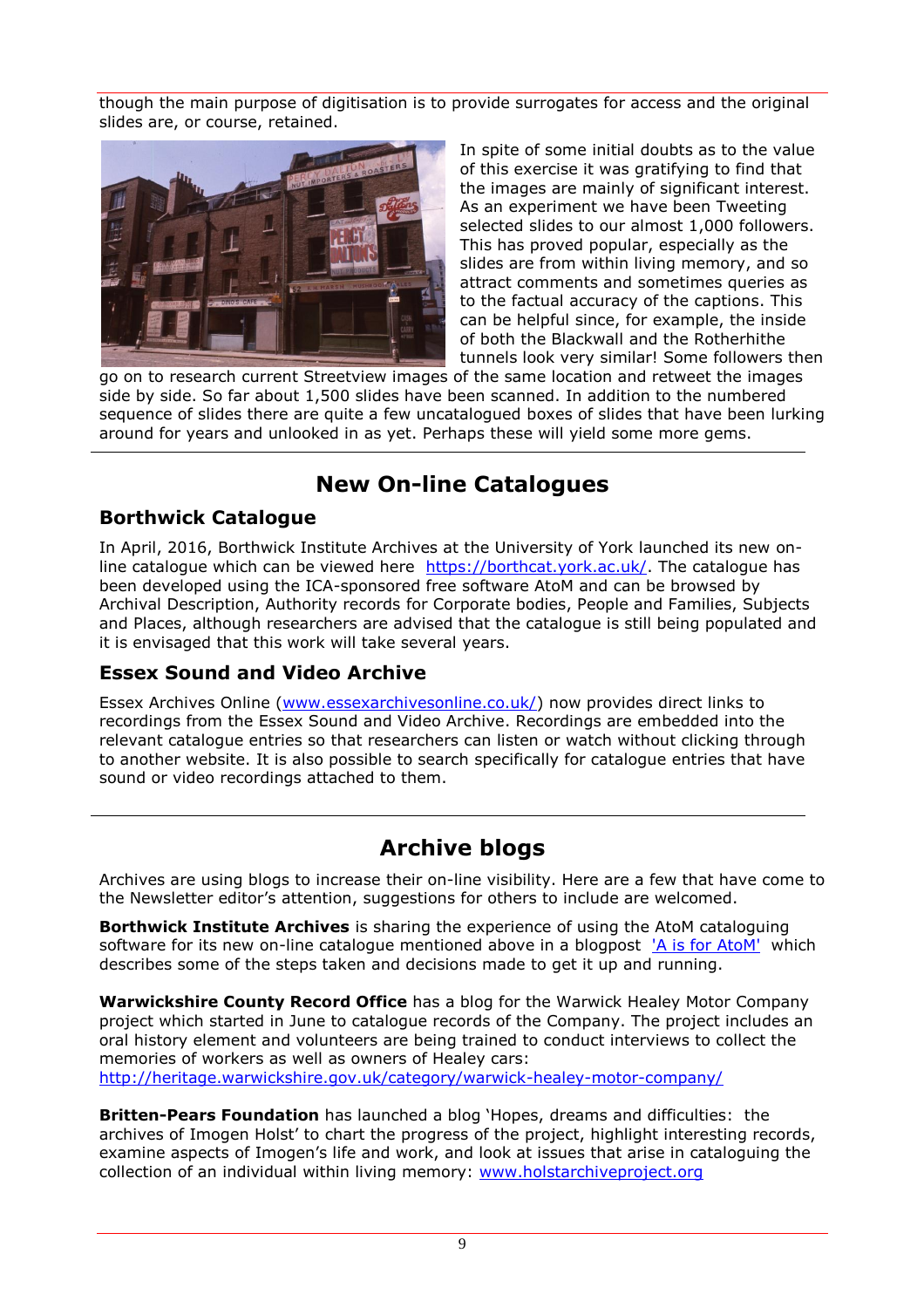

#### **News Round-up**

#### **Brexit**

University of California, Los Angeles (UCLA) has beaten us to it by already having The UK European Union Membership Referendum Web Archive on-line: [https://archive-it.org/collections/7397.](https://archive-it.org/collections/7397)

The Archive collected the most important Remain and Leave campaign websites, from environmental and academic grassroots organizations to trade unions and business groups. Also included were the main official websites about the referendum by the United Kingdom government. The web archive was created under the auspices of Katalin Radics by Dvorah Lewis and Oliver Mattheussens of the Collections, Research and Instructional Services (CRIS) department of the UCLA Library.

This side of the pond the UK Web Archive has been making a collection of websites related to the EU Referendum, which now has more than 2,500 targets, including all the main campaigns organisations but there is usually a delay of up to 1 year for making archived websites available, to allow for indexing and other processing tasks. This collection has been led by Bodleian Libraries, with the British Library, National Library of Scotland, National Library of Wales and Queen's University Belfast. The collection has been made under nonprint legal deposit regulations, so access to the archived websites will be restricted to the Reading Rooms of Legal Deposit Libraries.

#### **Map Curators' Toolbox**

This online resource for map curators, librarians and archivists is sponsored by the Map Curators' Group of the British Cartographic Society. It aims to provide a starting point for anyone searching for information on maps and map curatorship - how to acquire, store, conserve, catalogue, date, interpret ... maps:

<www.cartography.org.uk/about/special-interest-groups/mcg/toolbox-index/>

#### **William Shipley Group for RSA History**

**"Sewerage and Health"** a symposium to mark the 125<sup>th</sup> anniversary of the death of Sir Joseph Bazalgette. This free event is open to all and explores the story of public conveniences; Bazalgette and sewers; sewage treatment and concludes with the story of cholera to clean water. 22<sup>nd</sup> September, 2016, at The Gallery, 77 Cowcross Street, London EC1M 6EJ: <williamshipleygroup.btik.com/Events>

#### **TWA Digitisation Grant 2016**

TownsWeb Archiving has launched two grants of £4000 and £1000 which are available to all UK public and private archives, libraries, museums and galleries for projects involving some element of digitisation but excluding 3D and AV materials. The grants will be provided in the form of TownsWeb Archiving services but how the funding is allocated between these services is entirely up to the winning applicants. Applications are now being invited: <www.townswebarchiving.com/twa-digitisation-grant>

TownsWebArchiving also have a regular blog about all things relevant to digitisation. Here are the top five from a recent poll of users:

[Funding guide: Sources of Funding for heritage digitisation projects](http://townswebarchiving.us7.list-manage1.com/track/click?u=3224aad8d25e1cd59b922ac4c&id=d2dead05ec&e=128b5790e0) [Free your Orphans: Managing orphan works risk when digitising archives](http://townswebarchiving.us7.list-manage.com/track/click?u=3224aad8d25e1cd59b922ac4c&id=c36e42abac&e=128b5790e0) [Preparing cultural heritage materials to be Digitised](http://townswebarchiving.us7.list-manage1.com/track/click?u=3224aad8d25e1cd59b922ac4c&id=f01879e3f2&e=128b5790e0)

[Developing a successful HLF funding bid for your archive project:](http://townswebarchiving.us7.list-manage.com/track/click?u=3224aad8d25e1cd59b922ac4c&id=dc5d2db459&e=128b5790e0) Top tips

[Digitising the Microfilm collections of the National Army Museum](http://townswebarchiving.us7.list-manage.com/track/click?u=3224aad8d25e1cd59b922ac4c&id=246353b565&e=128b5790e0)

<http://www.townswebarchiving.com/2016/>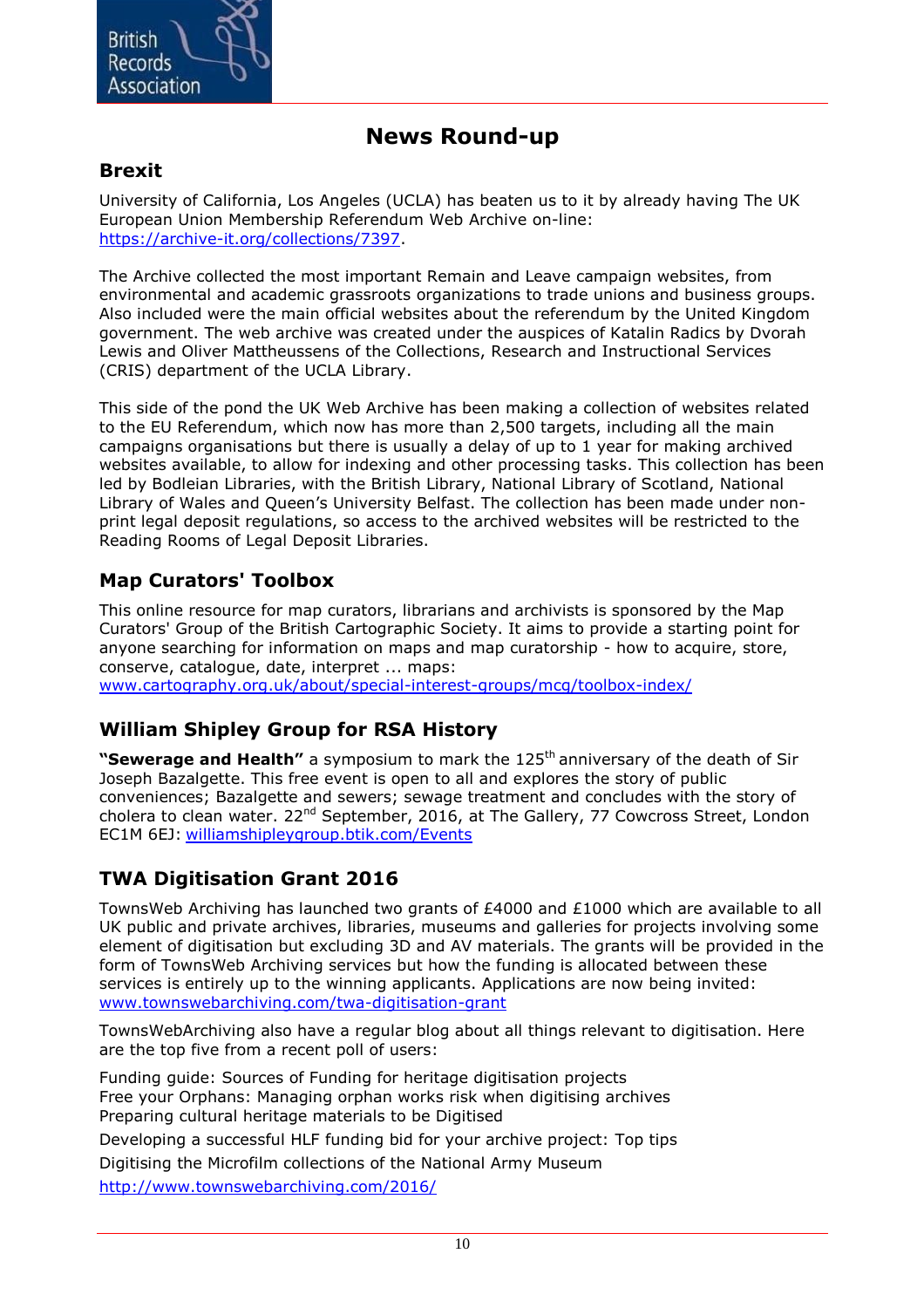#### **Obituary: Harry Cobb CBE**



Katharine Bligh

Harry Cobb, who died on  $27<sup>th</sup>$  July, 2016, first joined the staff of the House of Lords Record Office (now the Parliamentary Archives) as an assistant clerk in 1953 under the late Maurice Bond, Clerk of the Record Office and Information Services. Harry rose to become Deputy Clerk, then Clerk of the Records when Maurice Bond retired in 1981. He was very active in both the Society of Archivists and the BRA, supporting and attending BRA Conferences every year and was involved in setting up the Bond Memorial Lectures.

It was a great pleasure and joy to work with and for Harry Cobb - he always had time for you and listened to your concerns with sympathy and understanding. Always cheerful and kind, he helped many, many people - archivists, historians, students, parliamentarians, lawyers. He devoted

his life to archives, often working in the office late into the evening and even in retirement when he completed a full catalogue of the Braye manuscripts.

#### **BRA Staff News**

#### **Administration Staff Changes**

Maria Evans has been our very valued Office Manager serving in the organisation for more than seven years, and after much soul searching, decided it was best to devote more time to her psychotherapy career. Maria says *"BRA was a godsend for me, helping me through a career change after 18 years in the Civil Service. It also opened up a whole new world of archiving, as Anthony Smith told me once ' there is an archivist in all of us' ! I have enjoyed my time with BRA immensely and met some lovely people along the way."*

We give a warm welcome to Fiona Jones who now takes over as our official Administrator. Fiona left the Civil Service after more than 30 years service, and brings a range of relevant skills to our organisation. In particular Fiona once worked in Records Management and understands the value of public documents. Fiona says "*I am delighted to join such a highly valued organisation, with such wonderful people that I have met so far devoting their passion, time and energy into making archives work. It's been a bit of a baptism of fire, but I'm delighted that Maria has been guiding me along the way. I look forward to meeting or being in touch with more of you in due course. "* 

The photo below shows Maria on the right and Fiona on the left at a little celebration with colleagues to wave Maria farewell.

We wish Maria all the very best in her career, and welcome Fiona on board.